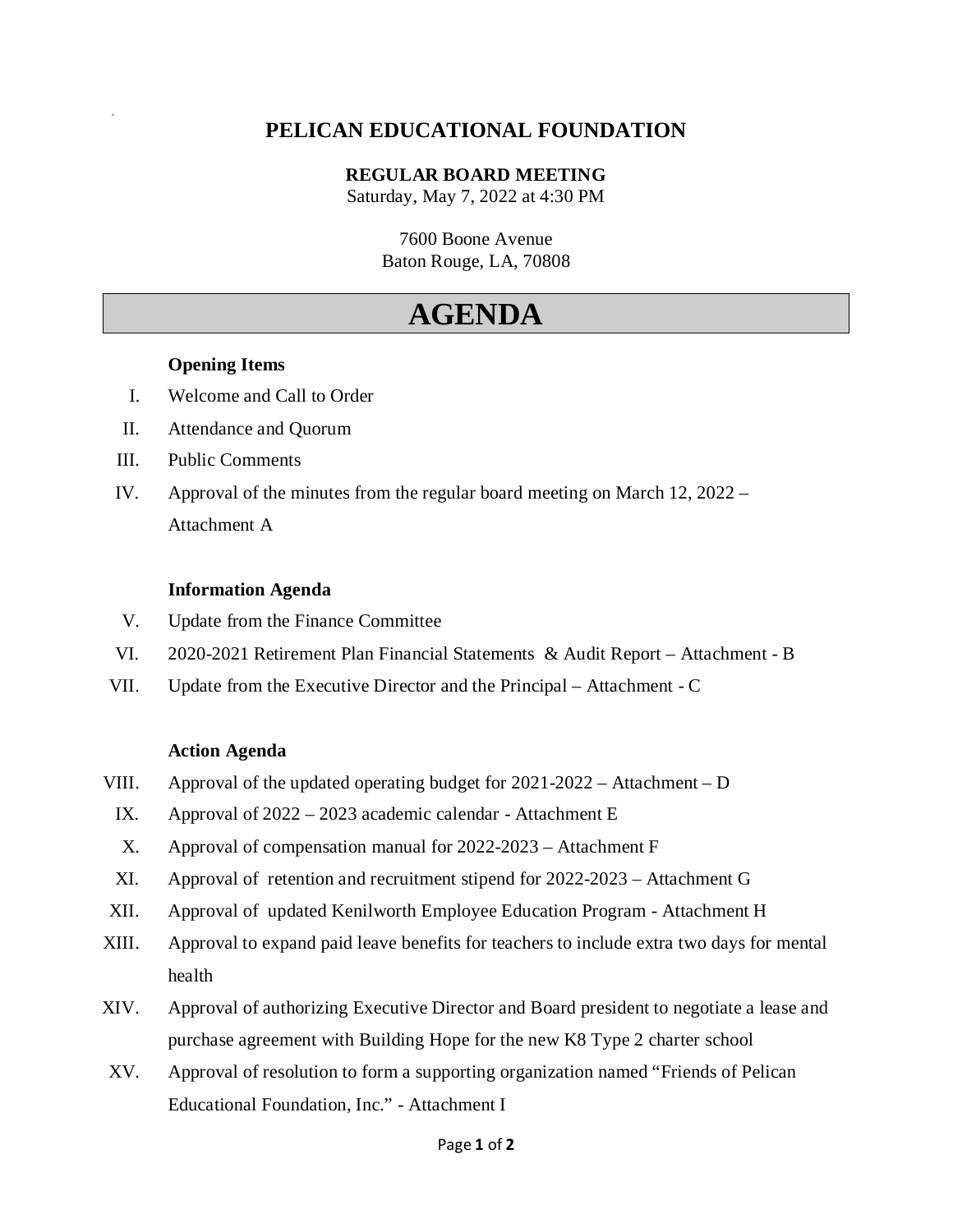## **Closing Items**

- XVI. Announcements
	- i. Financial Disclosure Forms
	- ii. Upcoming meetings
- XVII. Adjournment